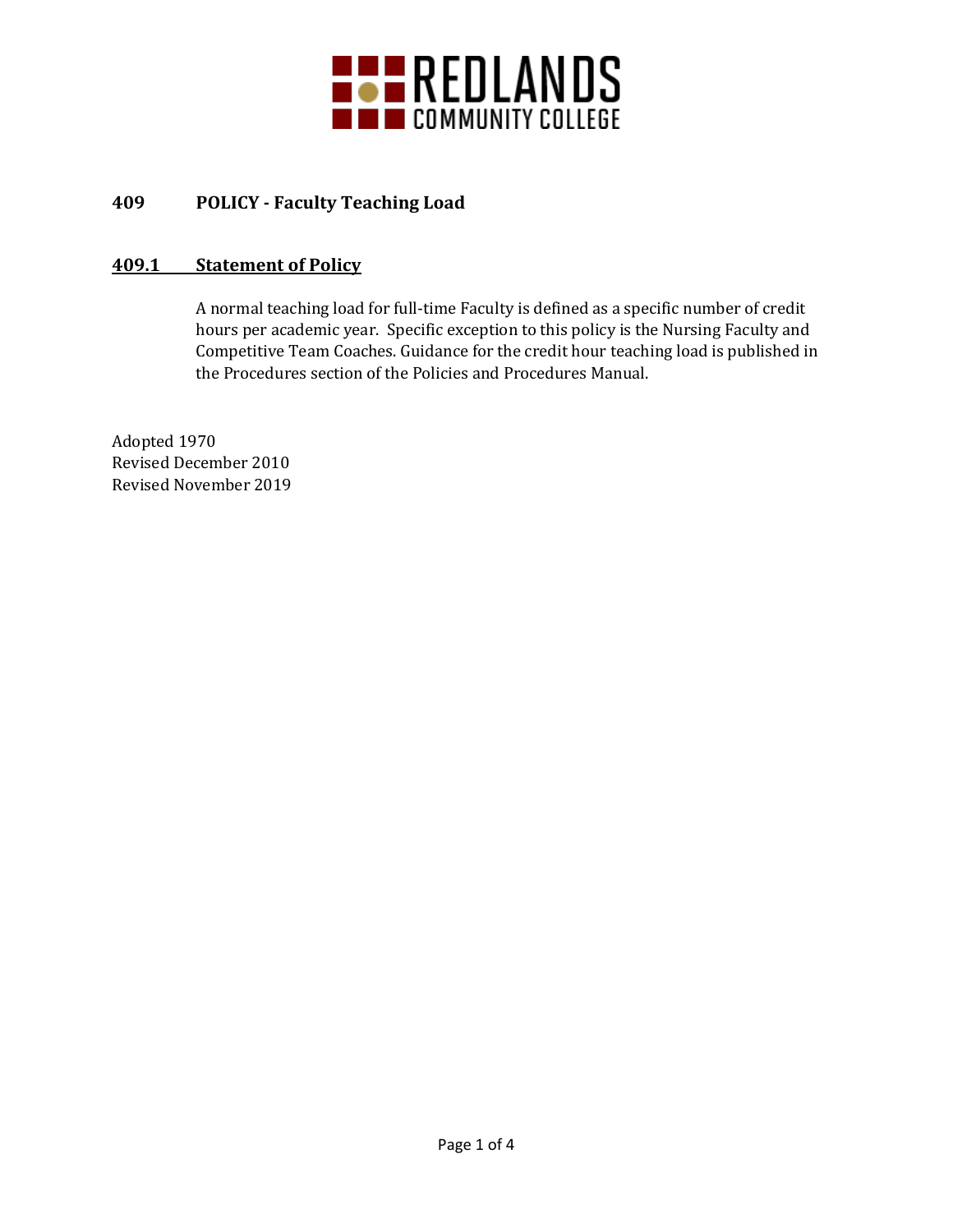

## **409 PROCEDURE - Faculty Teaching Load**

#### **409.1:1 Statement of Procedure**

Full-time Faculty normally teach thirty (30) credit hours in an academic year. Faculty in the Nursing Program and Competitive Team Coaches may have different teaching assignment responsibilities. Full-time Faculty with teaching assignments of less than thirty (30) credit hours in an academic year may be assigned other duties in lieu of additional credit hour assignments.

Faculty overload teaching assignments will not exceed six (6) credit hours per fall or spring. Under extenuating circumstances, the Vice President for Academic Affairs can allow a faculty member to receive overload teaching assignments beyond the six (6) credit hours per fall or spring semester to ensure the essential College functions continue in an orderly manner and is not designed to circumvent normal employment policies and procedures.

Adjunct teaching assignments will not exceed nine (9) credit hours per fall or spring semester and six (6) credit hours summer semester.

Full time Redlands professional staff can only teach one (1) course per semester outside of their staff contract.

Full-time Faculty overload and adjunct-assigned classes are paid at the current college rate per credit hour or contact hour once a class is approved to make by the Vice President for Academic Affairs prior to the start date of a term. Student enrollment numbers for the purpose of a course making are determined at the time the class is approved by the Vice President for Academic Affairs. Once a class is approved to make, it cannot be canceled after the start of the term. If a class makes at the start of the term and is below the cap minimum on census date, the course will be paid at the current college credit hour rate.

Under certain circumstances, classes with low student enrollment may be approved to make at a pay-per-student rate only if approved by the Vice President for Academic Affairs and Department Head and agreed upon by the instructor for that class prior to the start of the term. However, if, after the term begins, the class enrollment increases to the minimum student number for a regular course to make, the instructor would then be compensated at the full credit-hour rate.

Per Student Pay shall be limited to two (2) classes per semester per individual. Per Student Pay is described in Procedure 409.1:4.

Persons serving in full-time and adjunct positions are subject to all applicable College policies and procedures.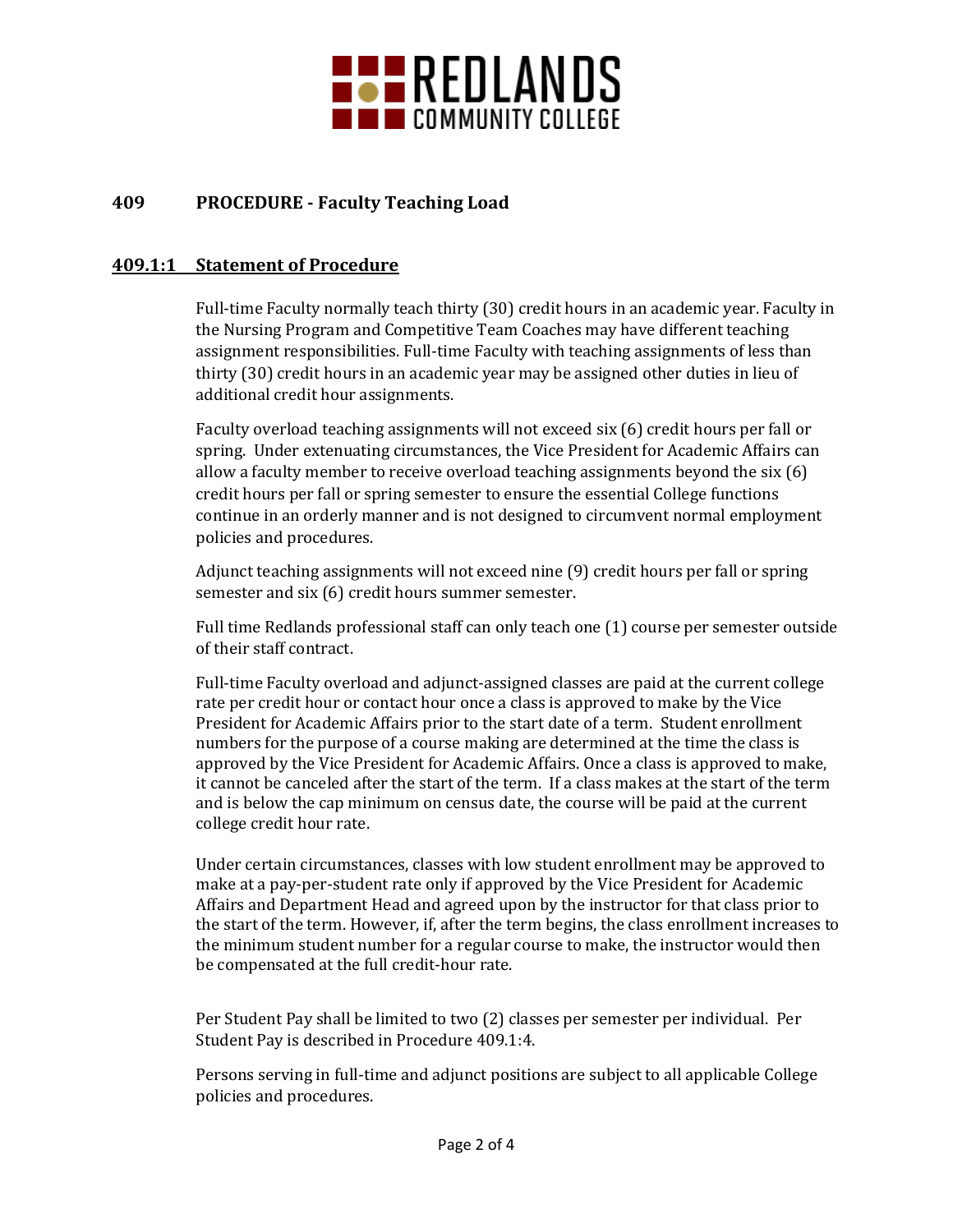

### **409.1:2 Official Transcripts**

All Faculty must have official college/university transcripts on file in the Human Resources office.

#### **409.1:3 Pay Schedule**

All payrolls are paid on a monthly basis. Eight week courses are paid in two installments. Sixteen week courses are paid in four installments. Calculation of monthly pay is made by multiplying the number of credit hours taught by the current credit hour rate of pay, then dividing by the number of incremental payments for that semester. In some instances, pay may be calculated by the student enrollment in the class versus credit hour rate of pay.

#### **409.1:4 Per Student Pay**

Redlands Community College has adopted a per student pay system for those classes that exceed the cap for each section. Redlands requires a minimum of ten students enrolled in the class, otherwise the class will be cancelled. The minimum and maximum numbers required for enrollment are determined by College Administration with input from Department Heads. The Vice President for Academic Affairs will be responsible for oversight of this process. Any exceptions made to a minimum or maximum number for an individual class will be issued by the Vice President for Academic Affairs.

A class is defined as one or more sections taught concurrently. When a class enrollment exceeds the maximum enrollment limit, a per student, per credit pay system will be implemented. Per Student pay will be capped at nine students over the maximum class cap. Per Student may also be instituted for two sections taught concurrently. The Per Student system applies only to student enrollment count which is calculated after the drop period has ended and it does not affect the calculation of credit hours taught. Per Student pay will be documented on the adjunct or overload contract issued for the same semester and paid according to section 409.1:3.

#### **409.1:5 Teaching Calendar and Hours**

Redlands Community College has created a 9 and 10 month calendar that shows the days faculty are required to work during their annual contract. This includes when they return to campus before the term starts and holidays.

Faculty are required to be on campus 27 hours per week. This is for class time, office hours and committee meetings. The remainder of the hours can be on or office campus.